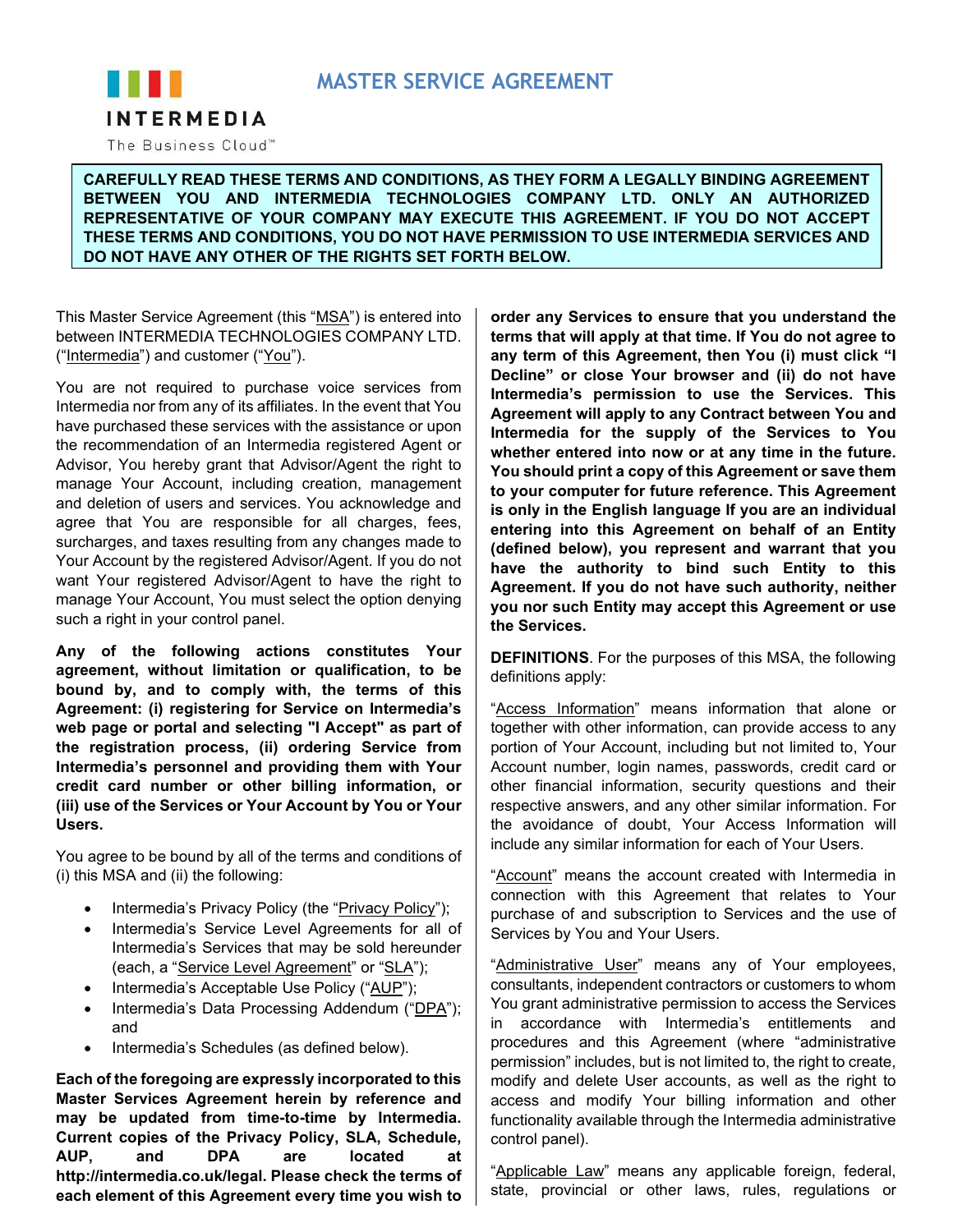interpretations of relevant Governmental Authorities or selfregulatory bodies.

"Beta Offerings" means any portion of the Services offered on a "beta" basis, as designated by Intermedia, including but not limited to, products, plans, services, and platforms.

"Data" means all data submitted by Your Users to Intermedia in connection with the Services, including all content, material, IP and similar addresses, recordings, messages, software, Account Information and Accountrelated settings.

"Governmental Authority" means a government, regulatory organization, self-regulatory organization, court of competent jurisdiction or similar body.

"Intermedia" means Intermedia Technologies Company Ltd., a company registered in England with company number 6350460 and whose registered office is at 4th Floor Imperial House, 15 Kingsway, London W2CB 6UN, United Kingdom. Intermedia operates the website http://www.intermedia.co.uk. Intermedia's VAT number is 925 4342 30.

"Intermedia Parties" means Intermedia's affiliates (including parents and subsidiaries), vendors, licensors and partners, and its officers, employees, agents and representatives.

"PHI" means (a) for customers in the United States, Protected Health Information (as such term is defined in the Health Insurance Portability and Accountability Act of 1996 and the rules and regulations promulgated thereunder, as each may be amended from time to time) and (b) for customers in Canada, personal health information (as such term is defined in the applicable federal, state and provincial privacy legislation relating to personal health information and the rules and regulations promulgated thereunder, as each may be amended from time to time) that is individually identifiable health information.

"Schedule(s)" means documents (including the Servicespecific product schedules located at **http://intermedia.co.uk/legal** and the order documentation generated through Intermedia's administrative control panel) that specifically describe the Services used by You under this Agreement, including product descriptions, the currency to be used for billing and payment, pricing, and other terms. Each Schedule shall be deemed a part of and incorporated into this Agreement.

"Services" means Intermedia's unified communications, hosting and other services, software and products, as such services, software and products that are offered by Intermedia from time-to-time in its discretion and subscribed to, purchased by, or used by You as set forth in a Schedule.

"Third-Party Service" means any service or product offered by a party that is not Intermedia.

"User" means any of Your employees, consultants, independent contractors or other individuals to whom You grant permission to access the Services in accordance with Intermedia's entitlements procedures and this Agreement (including Administrative Users and end Users).

"You" and "Your" means the individual or entity on whose behalf this Agreement is accepted.

#### **1. SCOPE; ACCESS; SECURITY.**

1.1. Access to Services. Subject to and in accordance with the terms of this Agreement, including any Schedules, Intermedia grants You a non-exclusive, non-sublicensable, nontransferable, non-assignable, revocable license for the term of this Agreement to access and use the Services. Services may only be used by Your Users for internal business purposes only. You agree to comply with the terms and conditions of this Agreement, including any Schedules, and with all applicable Intermedia procedures and policies that further define use of the Services. You acknowledge and agree that the actions of any of Your Users with respect to the Services will be deemed to be actions by You and that any breach by any of Your Users of the terms of this Agreement, including any Schedule, will be deemed to be a breach by You.

1.2. Account Information and Ownership. You acknowledge that Your failure to timely update Your Account information, including authorized Administrative Users, can result in unauthorized personnel having access to Your Account and potentially doing harm to You. Accordingly, You agree to maintain accurate Account information by providing updates to Intermedia promptly, but no later than three (3) business days, when any of Your Account information requires change, including any relevant Account contact information. Failure by You, for any reason, to respond within three (3) business days to any inquiries made by Intermedia to determine the validity of information provided by You will constitute a material breach of this Agreement. You acknowledge and agree, and expressly consent, that in the event of any dispute regarding access to or legal ownership of any Intermedia account or any portion thereof, including Your Account, Intermedia will resolve such dispute in its sole discretion. In addition, in the event of such a dispute, Intermedia may immediately suspend, alter or terminate any relevant account, including Your Account, or any portion thereof. You will reimburse Intermedia for any legal fees and other fees incurred with respect to any dispute regarding control or ownership of Your Account or Your Data or the same of another Intermedia customer. You acknowledge and agree that (i) the legal owner of all Data on the Account is You (the counterparty to this Agreement) and not any individual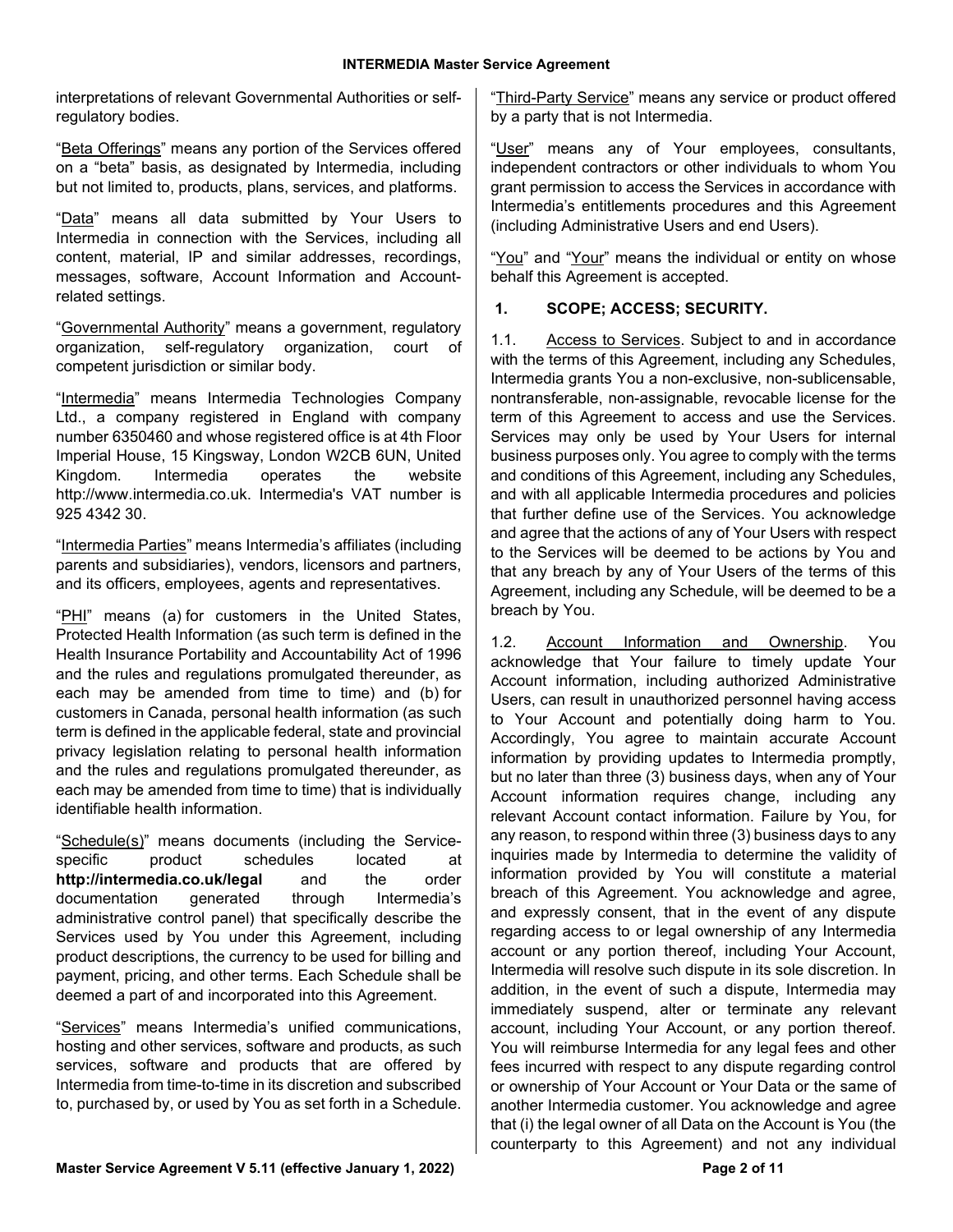User, including any Account contact registered with Intermedia, regardless of any administrative designation (e.g., Administrator, Billing Contact, Owner, etc.); (ii) You will provide Intermedia with any documentation it reasonably requests to establish ownership and rights to Your Account and any related Data; and (iii) any User identified as an Administrative User with respect to Your Account has the authority to bind You to any amendments, modifications or acknowledgements regarding this Agreement or otherwise relating to the Services.

1.3. Account Security and Activity. You acknowledge and agree that You are solely responsible for (i) maintaining the confidentiality and security of Your Access Information, and (ii) all activities that occur in connection with Your Account, whether initiated by You, by others on Your behalf or by any other means. You will notify Intermedia immediately of any unauthorized use of Your Account, Access Information or any other actual or potential breach of security. You acknowledge and agree that Intermedia will not be liable for any loss that You may incur as a result of any party using Your Access Information, either with or without Your knowledge and/or authorization. You further agree that You may be held liable for losses incurred by Intermedia, any Intermedia Party, or another party due to any party using Your Access Information. Intermedia strongly recommends that You keep Your Access Information in a secure location, take precautions to prevent others from accessing it and change it when necessary to maintain its confidentiality and security. **Intermedia specifically disclaims all liability for any activity in Your Account, whether authorized by You or not.**

1.4. Failure of a Line Test. With respect to voice services, if a specific site fails a "VoIP line test" as part of the installation process, and You are unable or unwilling to upgrade the data circuit, router, switch, or faulty component responsible for the failure, Intermedia reserves the right to cancel the order for such site.

## **2. TERM AND TERMINATION.**

2.1. Term. This Agreement shall be effective from Your acceptance of this Agreement (or a previous version of Intermedia's service agreement) and shall continue until the expiration or termination of all Schedules ("Agreement Term"). When You purchase Services from Intermedia, a Schedule will be created specific to such purchase, setting forth the contract term and other terms and conditions with respect to such purchase. The term of each Schedule ("Schedule Term") shall be an initial term with a duration to be agreed to by You and Intermedia (e.g., one month, one year or some other mutually agreed-upon period) (a "Schedule Initial Term"), followed by renewal periods with a duration to be agreed to by You and Intermedia (a "Schedule Renewal Term"). Termination of this Agreement shall not relieve either party from fulfilling its obligations prior to such termination.

(a) Monthly Plan Schedule Term. For a Monthly Plan with Intermedia, the Schedule Initial Term is the period from the date of Your acceptance of the Schedule through the remainder of that calendar month. The Schedule Renewal Term for a Monthly Plan is defined as one (1) calendar month beginning at the end of the Schedule Initial Term and each subsequent calendar month thereafter.

(b) Annual Plan Schedule Term. For an Annual Plan with Intermedia, the Schedule Initial Term is the period from the date of Your acceptance of the Schedule through the remainder of that calendar month and continuing through the next twelve (12) calendar months (for example, an Annual Plan that begins April 14th will continue until April 30th of the following year), unless the parties have agreed in writing to a longer term. A Schedule Renewal Term for an Annual Plan is defined as the twelve-month period beginning at the end of the Schedule Initial Term and each subsequent twelve-month period thereafter.

(c) Automatic Renewal. Each Schedule will renew automatically at the end of the then-current Schedule Term for a Schedule Renewal Term unless terminated in accordance with this Agreement by either You or Intermedia.

## 2.2. Termination by You.

(a) Monthly Plan. For a Monthly Plan, You may terminate any Schedule for any reason by following the termination procedure located within the Account section of the administrative control panel prior to the beginning of any Schedule Renewal Term. If You terminate a Monthly Plan prior to the end of the then-current Schedule Term, Intermedia will not be required to refund to You any fees already paid, unless otherwise set forth in the applicable Schedule.

(b) Annual Plan. For an Annual Plan, You may terminate any Schedule for any reason by following the termination procedure located within the Account section of the administrative control panel at any time. If such a termination is effective prior to the end of the then-current Schedule Term, You will incur a fee that is equal to the termination fees described in the applicable order documentation or Schedule (or, in the absence of any termination fees described in such documents, The "Minimum Package Fee" is the monthly charge for Your base package excluding any additional items that You have purchased along with such base package. The early termination fee is not a penalty. It is an estimate of liquidated damages suffered by Intermedia as a result of Your early termination of the Services.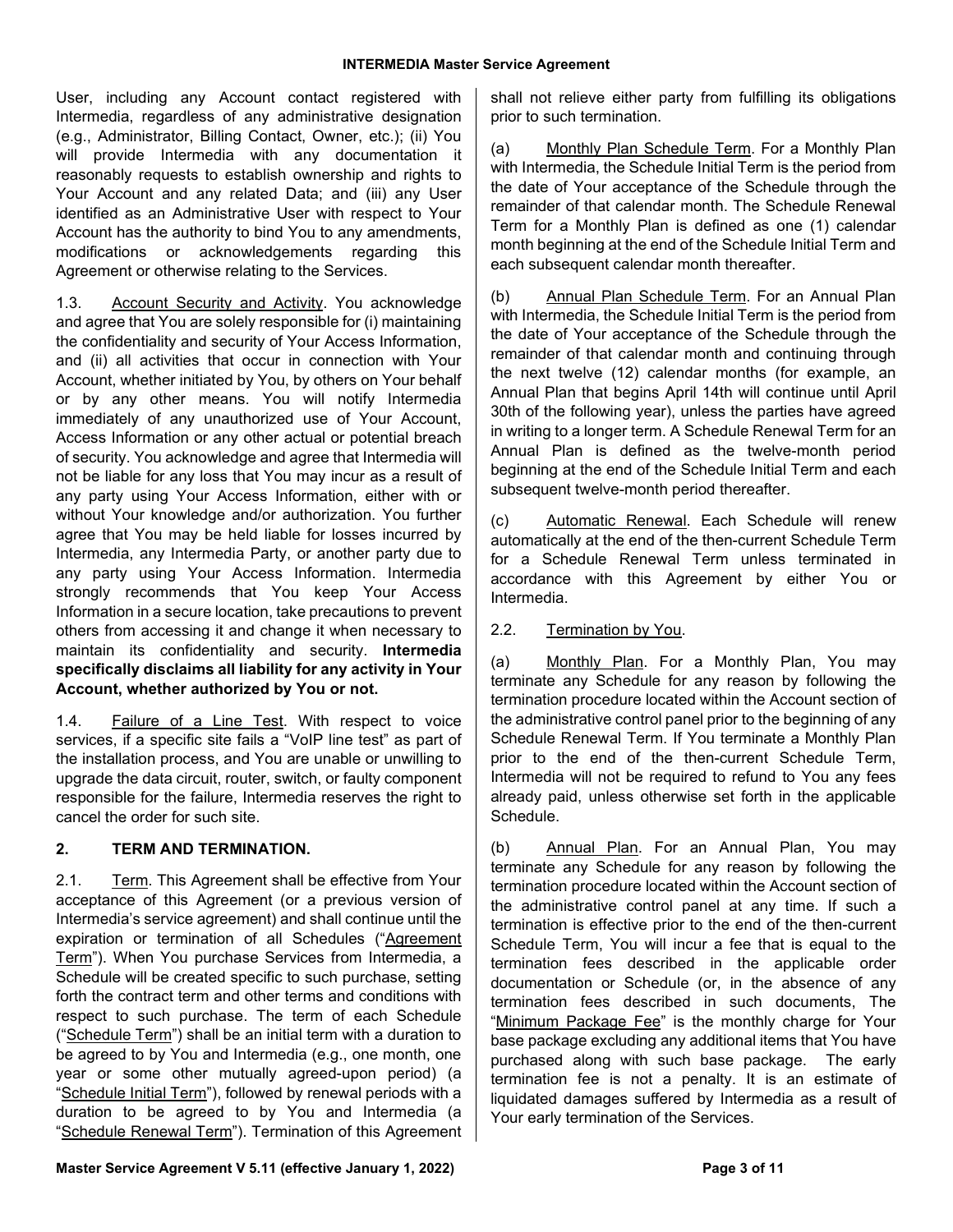(c) Refunds/Fees for Termination by You. Fees for non-recurring Services and set up fees will not be refunded. Any fees previously waived, discounts, or rebates applied may be reinstated if You terminate the account during the Schedule Term or if You breach this Agreement, including any Schedule.

### 2.3. Termination by Intermedia.

(a) 30-Day Termination. Intermedia may terminate this Agreement or any Schedule for any reason by providing thirty (30) calendar days' notice. If Intermedia terminates this Agreement pursuant to this Section 2.3(a), then all Schedules will terminate at the end of the thirty (30) day notice period. If Intermedia terminates any Schedule pursuant to this Section 2.3(a), then (i) for a Schedule with a Monthly Plan, if the effective termination date occurs prior to the end of the then-current Schedule Term, Intermedia will refund (or refrain from charging You) the pro rata monthly fees for the month in which Services terminate and (ii) for a Schedule with an Annual Plan, Intermedia will refund (or refrain from charging You) the monthly fees for the month in which Services terminate. For Schedules with either a Monthly Plan or an Annual Plan, if Intermedia terminates this Agreement, including any Schedule, pursuant to this Section 2.3(a), Intermedia will not charge You monthly fees for any month following the month in which Intermedia terminates this Agreement, including any Schedule.

(b) Immediate Termination. Intermedia may terminate this Agreement, including any Schedule, (or suspend Your Account) immediately and without prior notice for any of the following reasons:

(i) Any material breach of this Agreement, including any Schedule, by You, as determined by Intermedia in its sole discretion, including, but not limited to, failure to make any payment when due, violation of the AUP or any other Intermedia policy or procedure applicable to the Services as notified to You from time to time, which remains uncured beyond thirty (30) days' notice by Intermedia; or

(ii) If Your use of the Services results in, or is the subject of, actual or potential legal action or threatened legal action, against Intermedia or any of its affiliates, vendors, partners, representatives or customers, without consideration for whether such actual or potential legal action or threatened legal action is eventually determined to be with or without merit.

(c) Termination or Suspension of Users. In lieu of terminating or suspending Your entire Account, Intermedia may suspend Your Account or terminate or suspend individual Users.

(d) No Refunds; Further Payment Due. If Intermedia terminates this Agreement, including any Schedule, pursuant to Section 2.3(b), (i) Intermedia will not refund to You any paid fees and (ii) You will be liable for any payment that would have been due had You terminated pursuant to Section 2.2.

2.4. Following Termination. Termination will not cancel or waive any fees owed to Intermedia or incurred prior to or upon termination. You agree that Intermedia may charge such unpaid balance to Your Account on file or otherwise bill You for such unpaid balance. Upon termination, You must promptly uninstall all software provided by Intermedia in connection with the Services. All of Your Data will be irrevocably deleted promptly (as soon as fourteen (14) calendar days) following the termination of this Agreement or the applicable Schedule, including but not limited to, databases, contacts, calendars, e-mail, website content, and any Data hosted by Intermedia. It will be solely Your responsibility to secure all necessary Data from Your Account prior to termination. Intermedia will not be responsible or otherwise liable for any loss of Your Data or any damages arising from the deletion of Your Data following termination of the Services.

## **3. FEES, BILLING, TAXES, CHARGES.**

3.1. Fees. The fees initially charged upon ordering any Service will be effective for the Initial Term and each Renewal Term of this Agreement, provided, that Intermedia will have the right to increase these fees at any time upon thirty (30) calendar days' notice to You. Notwithstanding anything to the contrary set forth in any Annual Plan or Schedule, if an Intermedia vendor increases the price that it charges to Intermedia for the underlying licenses or services that Intermedia delivers to You, then Intermedia shall be entitled to increase the price charged to You for such Service during the term of such Annual Plan by an amount that is proportional to the amount of such increase imposed upon Intermedia by such vendor. If You do not agree with any such fee increase, You will have the right to terminate this Agreement immediately upon notice, provided, that such notice of termination must be received within thirty (30) calendar days of date of notice of the fee increase. All payments made to Intermedia shall be in GBP.

3.2. Billing and Payment Arrangements. Intermedia will bill You monthly for all recurring and any applicable onetime fees in that month, including but not limited to interest, cheque paying programme fees and returned cheque fees. Pro rata billing may occur throughout the course of a billing cycle for feature add-ons that You enable on your Account during any given month. Intermedia shall make a VAT invoice available to You monthly.

3.3. Payment by Automated Means.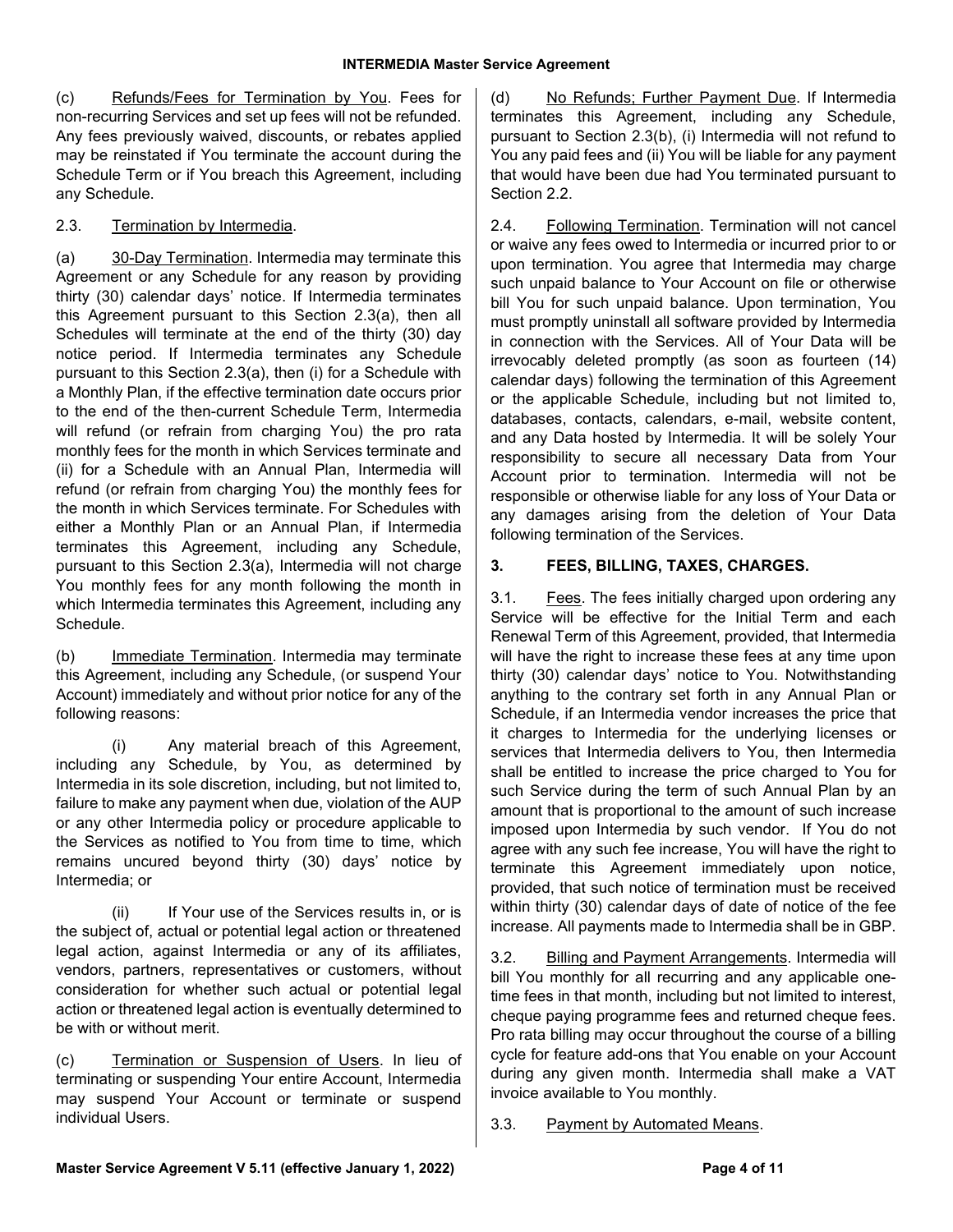(a) You may view and print an invoice for Your Account using the administrative control panel made available to You. On or about the first (1st) day of each month, Intermedia will apply the current monthly charges to Your automated payment method, the relevant information of which You entered on the billing information page in the administrative control panel. Payment by automated means includes any form of automated payment accepted by Intermedia from time to time, including credit card, debit card, direct debit or other means.

(b) You must provide Intermedia with valid automated payment information as a condition to receive or use the Services. You are responsible for and agree to update Intermedia with any changes to Your billing and/or automated payment information (e.g., new or updated credit card, credit card expiration date or other payment account information). **By providing Intermedia with the automated payment information, You authorize Intermedia to charge Your automated payment account for any amounts arising from or relating to the Services without further authorization from You**. It is Your responsibility to keep Your automated payment information up-to-date. If charges to Your automated payment account fail, Intermedia will email a warning to Your Account billing contacts.

(c) If Intermedia is unable to successfully process Your payment by automated means by the seventh (7th) calendar day of the month for which the payment is due, Your payment will be considered late and not paid in full. Intermedia may suspend or terminate Your Account in accordance with Section 2.3(b)(i) for failure to timely pay in full. Late payments are subject to a late-payment charge of the greater of (i) interest calculated at the lesser of  $(x)$ eighteen percent (18%) per year and (y) the maximum amount permitted by law and (ii) twenty-five pounds. Such interest will accrue daily from the due date until the date of actual payment of the overdue amount, whether before or after judgment. You will pay the interest immediately on demand. You will pay all collection costs incurred by Intermedia (including, without limitation, reasonable attorneys' fees).

3.4. Payment by Cheque.

(a) If You apply for and are accepted into Intermedia's cheque paying programme, Intermedia will issue You an invoice within the first five (5) calendar days of each calendar month. Each invoice will include an invoice processing fee of GBP 25.00 (fifteen pounds sterling). Payment by cheque must be received by the fifteenth (15th) calendar day of each month. Acceptance into and continued participation in Intermedia's cheque paying programme will be at Intermedia's sole discretion.

(b) Should Your cheque not be honored, a cheque fee in the amounts of GBP 12.00 (twelve pounds sterling) will be charged to Your Account. In addition, Intermedia may require You to pay by banker's draft or BACS transfer or other means determined by Intermedia.

(c) If Intermedia does not receive payment by the fifteen (15th) calendar day of the month for which the payment is due, then Intermedia, without limiting its remedies under this Agreement, may charge You interest on the overdue amount at the rate of 4% per annum above HSBC Bank plc's base lending rate from time to time. Such interest shall accrue daily from the due date until the date of actual payment of the overdue amount, whether before or after judgment. You shall pay the interest immediately on demand. Notwithstanding the provisions of this paragraph, Intermedia may at its discretion claim in the alternative interest under the Late Payment of Commercial Debts (Interest) Act 1998. You will pay all collection costs incurred by Intermedia (including, without limitation, reasonable legal fees).

3.5. Fees for Excess Use. You agree to monitor and maintain Your Accounts within all Intermedia-specified limits and in a manner that does not disrupt the activities of Intermedia and other Intermedia customers and users. If Your usage exceeds the limits for Your Account or may disrupt the activities of other Intermedia customers, You agree that Intermedia may immediately, in its sole discretion, (i) charge You for such excess usage via Your automated payment account, or by invoice if You have been accepted into Intermedia's check paying program, (ii) upgrade You to a plan or increase the limits on Your Account to address this excess usage, and/or (iii) suspend Your Account or terminate Your Account upon notice To You. Usage and associated charges for excess usage will be determined based solely upon Intermedia's collected usage information. Unused monthly allotments will not accrue or carry over from one month to any other month. Upon any upgrade or increase on the limits of Your Account, You will be responsible for the new costs and fees.

3.6. Taxes. In addition to Intermedia's charges, You will be liable for all Value Added Tax and (without limitation) all other indirect and sales taxes related to the fees and charges charged to you under this Agreement.

3.7. Fees for Additional Services. You agree to pay Intermedia's then-current rates and expenses, including the cost of Intermedia's vendors, for any requests related to information retrieval, subpoenas, consulting and advisory services, or similar work.

3.8. Bill Disputes. You will notify Intermedia of any dispute relating to charges billed to Your Account by submitting a Billing Dispute Notification Form (available through Intermedia's customer service) to Intermedia within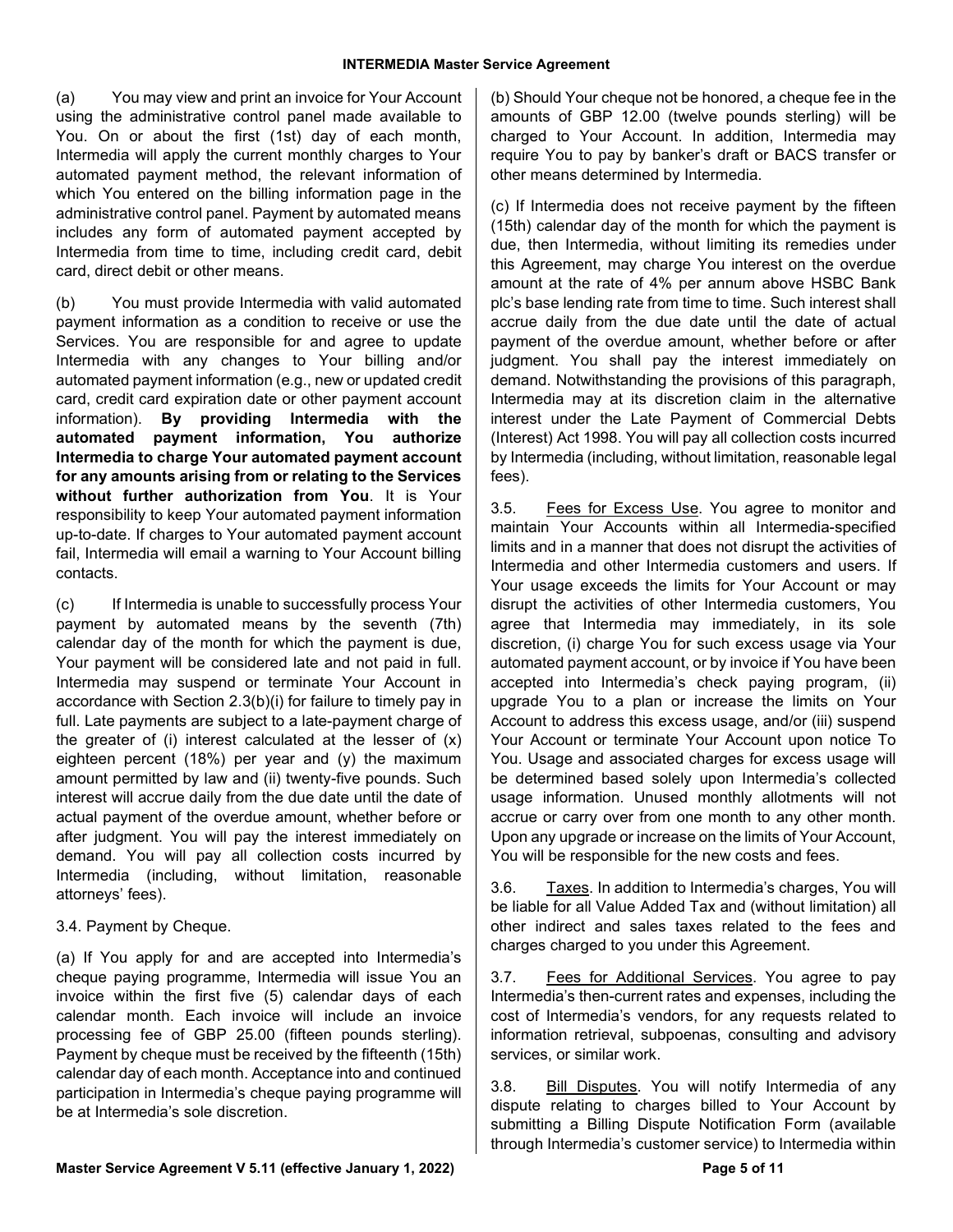sixty (60) days of the date the disputed charges appeared on Your Account. The existence of a dispute will not relieve You from paying any and all amounts billed hereunder. You waive all rights to dispute any charges not disputed by written notice as required above.

3.9. Electronic Billing and Documentation. All billing and other documentation regarding the Services may be provided electronically ("Electronic Documentation"). You acknowledge and agree that You are able to view all Electronic Documentation and consent to receiving Electronic Documentation and decline to receive hard copies of any such materials. You agree to receive all such communications in the English language.

3.10. Modification made by Advisor/Agent. You acknowledge and agree that any charges, fees, surcharges, and taxes resulting from any changes made to Your Account by the registered Advisor/Agent are Your sole and exclusive responsibility unless you select the option in your control panel indicating that You do not want Your registered Advisor/Agent to have the authority to manage Your Account.

## **4. USE OF THE SERVICES.**

4.1. Internal Use. You will use the Services for Your own internal business, non-residential and non-personal use. You acknowledge and agree that You will not allow any third party, including Your vendors and service providers, to access or use the Services unless such third party is allowed access for the purpose of providing authorized customer support services or in connection with Your appropriate use of the Services for Your own business purposes.

4.2. Restricted Activities. You will not (i) use any Service for any purpose outside the Service's intended scope, features, and function set, (ii) use any Service for third-party training, (iii) use any Service as an application service provider or service bureau, unless You have entered into a separate written agreement with Intermedia to provide such services, (iv) use any Service for timesharing or rental, (v) use any Service to design software or other materials or services with similar or competitive functionality for any purpose, including distribution to third parties, (vi) except with respect to Your Data, duplicate any portion of the Services or display, distribute, publish, or otherwise disclose any Service; (vii) use any of the Services to interface with any other service or application that is outside the scope of intended use; (viii) decompile, disassemble, or otherwise reverse engineer any portion of the Services; (ix) make any modification or interface to any Service that is not specifically authorized by Intermedia without prior written consent of Intermedia; (x) resell or sublicense any portion of the Services, and any purported resale or sublicense will be void; and (xi) store, maintain, or use on or through the

Service any PHI, unless a formal Business Associate Agreement (in a form acceptable to Intermedia in its sole discretion), if required by applicable law, has been executed between Intermedia and You. You may not access the Services for purposes of monitoring their performance, availability, or functionality, or for any other benchmarking or competitive purposes, without Intermedia's prior written consent. You may not, without Intermedia's prior written consent, access the Services if You are a direct competitor of Intermedia.

4.3. Applicable Law. You acknowledge and agree that access and use of the Services may be restricted or limited as a result of Applicable Laws and that You will not use, or allow the use of the Services in contravention of, and will comply with, any Applicable Law. You represent that (i) You and Your Users are not named on any Government Authority list of persons or entities prohibited from receiving exports, and (ii) You will not permit Users to access or use Services in violation of any export embargo, prohibition or restriction. You acknowledge and agree that that it is Your sole responsibility to use the Services in a lawful manner.

## **5. YOUR DATA; FEEDBACK.**

5.1. Submission of Your Data. Any Data You provide to Intermedia in connection with the Services must comply with the AUP. Attempting to place or transmit, or requesting placement or transmission, of Data that does not comply with the AUP will be a material breach of this Agreement. Intermedia may, in its sole discretion, reject or remove Data that You have used or attempted to use with respect to the Services. Any Data used with respect to the Services by or through You will be free of any and all malicious code, including without limitation, disabling devices, drop dead devices, time bombs, trap doors, trojan horses, worms, computer viruses and mechanisms that may disable or negatively impact the Services or Intermedia's servers. You hereby represent and warrant to Intermedia that You have the right to use any patented, copyrighted, trademarked, proprietary or other material in connection with Data that You use, post, or otherwise transfer or transmit with respect to the Services.

5.2. Public Disclosure of Data. You are solely responsible for ensuring that You do not accidentally make any private Data publicly available. Any Data made public may be publicly accessible through the internet and may be crawled and indexed by search engines or other third parties. By making any Data publicly available on any of the Services, You affirm that You have the consent, authorization or permission, as the case may be, from every person who may claim any rights in such Data to make such Data available in such manner.

5.3. Data Takedown. By making any Data publicly available in the manner aforementioned, You expressly

**Master Service Agreement V 5.11** (effective January 1, 2022) **Page 6 Page 6** of 11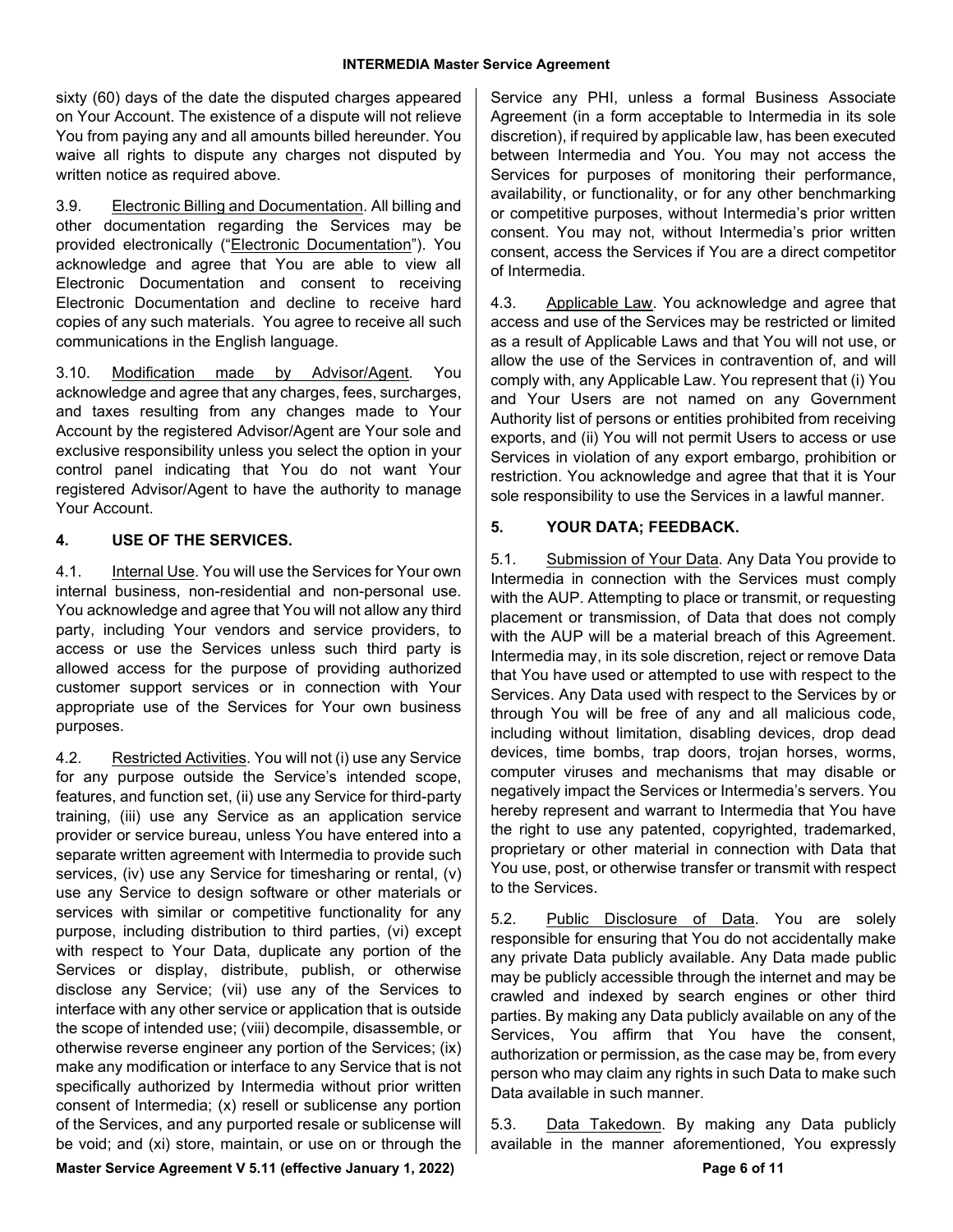agree that Intermedia will have the right to block access to or remove such Data made available by You, if Intermedia receives complaints, inquiries or notices concerning any illegality or infringement of rights in such Data. You expressly consent to determination of questions of illegality or infringement of rights in such Data by the agent designated by Intermedia for this purpose.

5.4. Filtering. Intermedia may employ various filtering methods to reduce unwanted content, such as SPAM e-mail or calls, from reaching Your Intermedia Account. You acknowledge and agree that such methods may prevent legitimate content or communications from reaching Your Account and that Intermedia will not be liable therefor.

5.5. Control. Intermedia is not obligated to exercise control over the content of information, including Your Data, passing through Intermedia's network except any controls expressly provided in this Agreement.

5.6. Feedback. Any feedback, recommendations, enhancement requests, suggestions, testimonials, endorsements, information or materials conveyed to Intermedia by You or Your Users in connection with the Services shall be collectively deemed "Feedback." You agree to grant and hereby grant to Intermedia a perpetual, transferable, irrevocable, royalty-free, worldwide license (with the right to grant and authorize sublicenses) to make, have made, use, import, offer for sale, sell, reproduce, distribute, modify, adapt, prepare derivative works of, display, perform, and otherwise exploit such Feedback without restriction

#### **6. CONFIDENTIALITY AND PRIVACY.**

6.1. Confidential Information. "Confidential Information" is all confidential information disclosed by a party ("Disclosing Party") to the other party ("Receiving Party"), whether orally or in writing, that is designated as confidential or that reasonably should be understood to be confidential given the nature of the information and the circumstances of disclosure. Your Confidential Information will include Your Data. Intermedia's Confidential Information will include the Services (and any portion thereof), the terms and conditions of this Agreement and any Schedules, and all related Service order forms, as well as Intermedia's business and marketing plans, technology and technical information, product plans and designs, and business processes disclosed by Intermedia. Confidential Information will not include any information that (i) is or becomes generally known to the public without breach of any obligation owed to the Disclosing Party, (ii) was known to the Receiving Party prior to its disclosure by the Disclosing Party without breach of any obligation owed to the Disclosing Party, (iii) is received from a third party without breach of any obligation owed to the Disclosing Party, or (iv) was independently developed by the Receiving

Party. The Receiving Party may disclose Confidential Information to the extent required to comply with binding orders of governmental entities that have jurisdiction over it; provided however that, to the extent legally permitted by law to do so, the Receiving Party gives the Disclosing Party reasonable written notice to allow the Disclosing Party to seek a protective order or other appropriate remedy, discloses only such Confidential Information as is required by the governmental entity, and uses commercially reasonable efforts to obtain confidential treatment for any Confidential Information disclosed. You acknowledge that Intermedia, and its licensors, retain all intellectual property rights and title, in and to, all of their Confidential Information and/or other proprietary information. This shall include, but not be limited to: products, services, and the ideas, concepts, techniques, inventions, processes, software or works of authorship developed, embodied in, or practiced in connection with the Services provided by Intermedia hereunder.

6.2. Protection of Confidential Information. Except as otherwise permitted by this Agreement or in writing by the Disclosing Party, (i) the Receiving Party will use the same degree of care that it uses to protect the confidentiality of its own confidential information of like kind (but in no event less than reasonable care) not to disclose or use any Confidential Information of the Disclosing Party for any purpose outside the scope of this Agreement, and (ii) the Receiving Party will limit access to Confidential Information of the Disclosing Party to those of its employees, contractors and agents who need such access for purposes consistent with this Agreement and who are bound by confidentiality obligations at least as protective of Disclosing Party and its Confidential Information as the provisions of this Agreement.

6.3. Use and Disclosure by Intermedia. Notwithstanding the foregoing, Intermedia may use or disclose Your Data (i) as expressly permitted in writing by You, and (ii) as expressly provided in this Agreement, including (a) in accordance with the Privacy Policy (as if such Data were "Information" as defined under the Privacy Policy), and (b) to access Your Data to provide the Services or prevent or address service or technical problems, or at Your request in connection with customer support matters. You expressly consent to the foregoing use and disclosure.

#### **7. BETA OFFERINGS**.

The SLAs do not apply to any Beta Offerings. Notwithstanding anything else set forth in this Agreement, Intermedia does not make any representations or warranties regarding any Beta Offering or the integrity of any data stored in connection with any Beta Offering. You are strongly discouraged from using any Beta Offering in connection with sensitive data. Intermedia may, in its sole discretion, change or terminate any Beta Offering without

**Master Service Agreement V 5.11 (effective January 1, 2022) Page 7 of 11**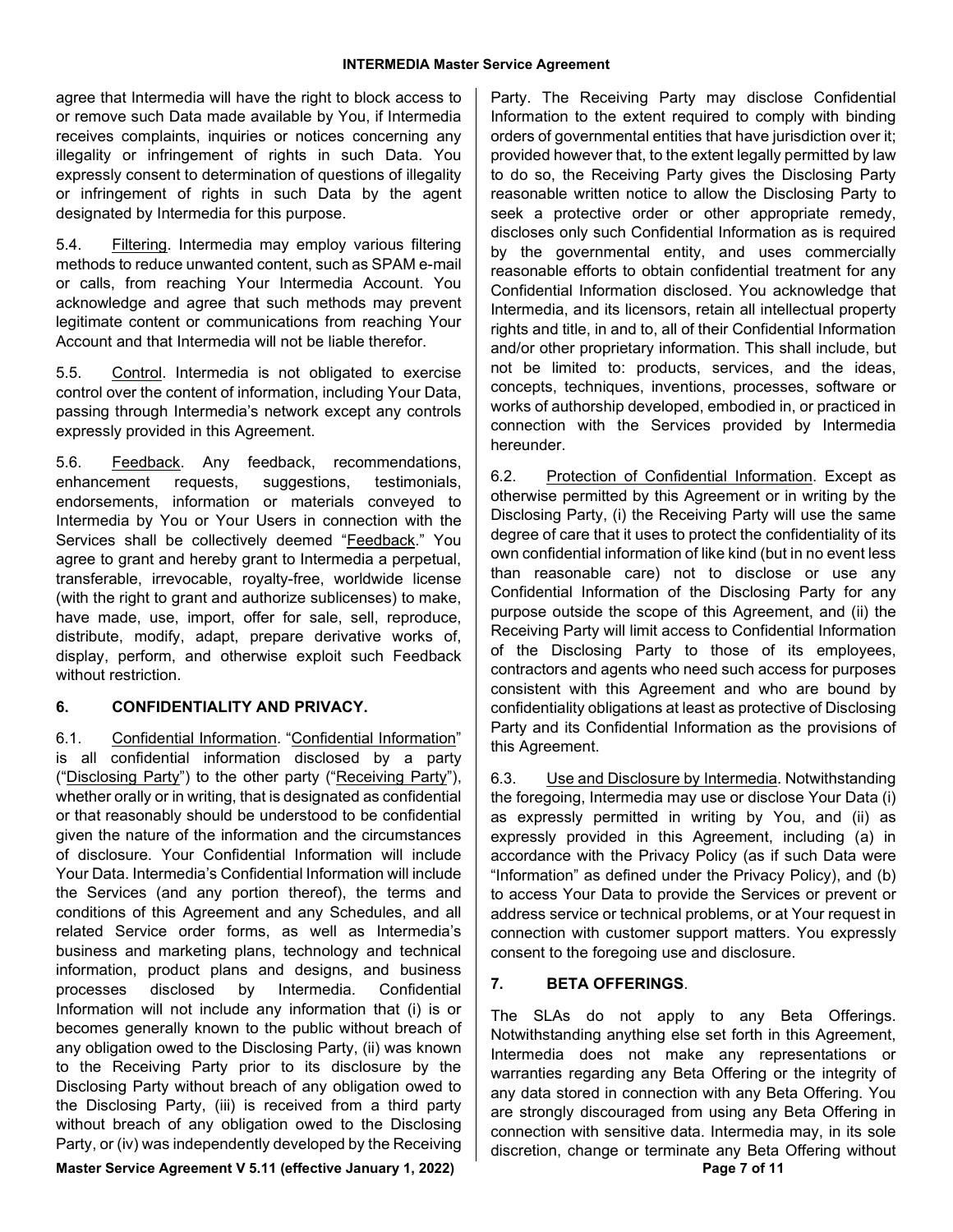notice and does not represent or warrant the result of any such action. Intermedia may, in Intermedia's sole discretion, convert any Beta Offering to a paid service upon notice to You. To avoid incurring increased charges following such a conversion, You must terminate (i) the individual converted service (if possible) by contacting Intermedia as directed in the conversion notice, or (ii) if You subscribe to no other services under Your Account, the entire Account, pursuant to Section 2 of this MSA.

#### 8. **LIMITED WARRANTY; LIMITATION ON LIABILITY; THIRD-PARTY SERVICES**.

8.1. Limited Warranty. Intermedia provides the Services and any related products on an "as is" basis, except as otherwise specifically set forth in the applicable SLA. You expressly agree that use of the Services is at Your sole risk. To the fullest extent permitted by applicable law, Intermedia and the Intermedia Parties expressly disclaim all warranties of any kind, whether express, implied, statutory, or otherwise, oral or written, including, but not limited to, the implied warranties of merchantability, fitness for a particular purpose and non-infringement. You hereby agree that the terms of this Agreement, including any Schedule, will not be altered due to custom or usage or due to the parties' course of dealing or course of performance under this Agreement, including any Schedule.

8.2. Limitation on Liability. Intermedia and Intermedia Parties will not be liable for any direct, indirect, incidental, special, punitive or consequential damages (including but not limited to damages for lost profits, business interruption, loss of programs or information, and the like) in connection with any claim arising under or in connection with this Agreement or the Services provided hereunder, regardless of whether Intermedia or any Intermedia Party has been advised of such damages or their possibility. Some jurisdictions do not permit exclusion or limitation of liability for all types of damages (including the province of Quebec), so the preceding exclusions may not apply to all parties; in such jurisdictions, and only such jurisdictions, the liability is limited to the fullest extent permitted by law. Intermedia will not be liable for any harm that may be caused by Your access to application programming interfaces or the execution or transmission of malicious code or similar occurrences, including without limitation, disabling devices, drop dead devices, time bombs, trap doors, trojan horses, worms, viruses and similar mechanisms. You agree that the total liability of Intermedia and any Intermedia Party and Your sole remedy for any claims (i) regarding the Services for which a remedy is set forth in the applicable SLA is limited to the credits set forth in such SLA; and (ii) regarding the Services, other than those specifically described in clause (i) of this Section 8.2, is limited to the lesser of (a) Five Thousand Pounds and (b) the prior one (1) month of Service fees paid under this Agreement by You to Intermedia.

8.3. Other Liability. None of the Intermedia Parties is responsible to You for any warranty provided by Intermedia.

8.4. Third-Party Services. Intermedia may link to or offer Third-Party Services on Intermedia's website or otherwise through the Services. Any purchase, enabling, or engagement of Third-Party Services, including but not limited to implementation, customization, consulting services, and any exchange of Data between You and any Third-Party Service, is solely between You and the applicable Third-Party Service provider and is subject to the terms and conditions of such Third-Party Provider. Intermedia does not warrant, endorse or support Third-Party Services and is not responsible or liable for such Services or any losses or issues that arise as a result of Your use of such services. If You purchase, enable or engage any Third-Party Service for use in connection with the Services, You acknowledge that Intermedia may allow providers of those Third-Party Services to access Your Data used in connection with the Services as required for the interoperation of such Third-Party Services with the Services. You represent and warrant that Your use of any Third-Party Service signifies Your independent consent to the access and use of Your Data by the Third-Party Service provider, and that such consent, use, and access is outside of Intermedia's control. Intermedia will not be responsible or liable for any disclosure, modification or deletion of Data resulting from any such access by Third-Party Service providers.

#### **9. OWNERSHIP AND CONTROL.**

9.1. No Transfer. Except for rights expressly granted in this Agreement, including any Schedules, Intermedia does not transfer any intellectual or other property or proprietary right to You. All right, title, and interest in any Service provided to You, including without limitation any copyright, trade secret and vested or potential trademark and patent rights, is solely the property of Intermedia and its vendors and licensors. As between You and Intermedia, all materials distributed by Intermedia in connection with the Services will at all times remain the property of Intermedia, and upon the request of Intermedia or upon termination of this Agreement or any Schedule, You will promptly return any and all such materials.

9.2. Control. Intermedia will have sole and complete control over, and reserves the right at any time to make changes to, the configuration, appearance, content and functionality of the Services. In addition, Intermedia reserves the right, at any time, without prior notice, to the exercise of its sole discretion to suspend or terminate any Service for the protection of the security and integrity of the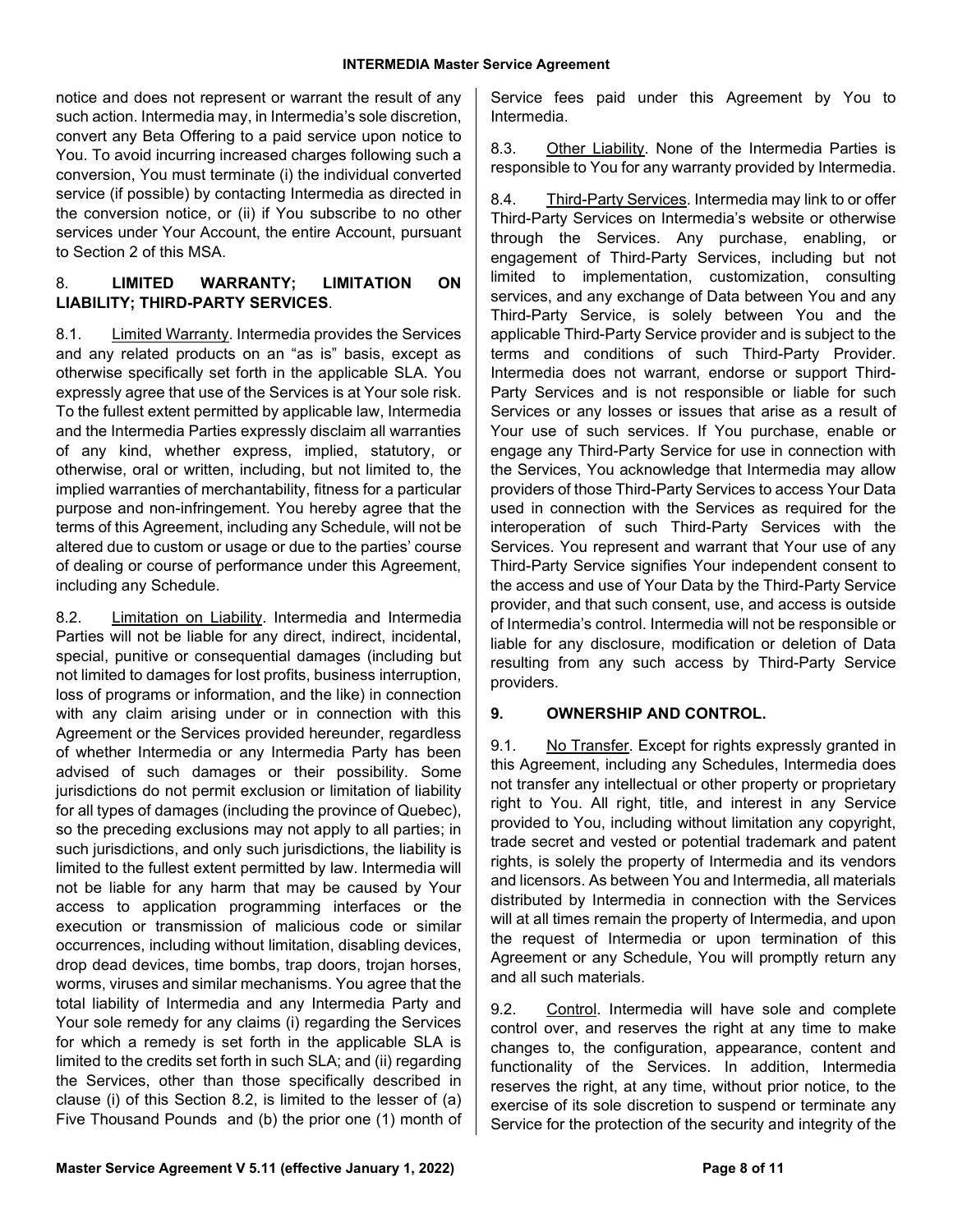Services or other business, technical or financial considerations as determined by Intermedia.

#### **10. INTELLECTUAL PROPERTY PROTECTION.**

Intermedia will, at its own expense, defend or at its option settle, any claim brought against You by a third party on the issue of infringement of any copyright, patent, or trademark of that third party, in each case by the "Intermedia Technology," as defined below in this Section 10; provided that You provide Intermedia with (a) prompt written notice of such claim; (b) control over the defense and settlement of such claim; and (c) proper and full information and assistance to settle and/or defend any such claim. In the event of any claim for which Intermedia may be obligated to defend or settle in accordance with this Section 10, Intermedia may at its sole option and expense, either: (i) procure the right to use the Intermedia Technology as provided herein; (ii) replace the Intermedia Technology with other non-infringing products with equivalent functionality; (iii) suitably modify the Intermedia Technology so that it does not infringe; or (iv) terminate this Agreement. Intermedia assumes no liability for infringement claims arising from: (1) any combination of the Intermedia Technology with products or technology not provided by Intermedia, if the infringement would not have occurred if the Intermedia Technology had not been so combined; (2) any modification of the Intermedia Technology, in whole or in part, by anyone other than Intermedia, if the infringement would not have occurred but for such modification; (3) use by You of any Intermedia Technology after Intermedia notifies You that continued use may subject You to such claim of infringement, provided that Intermedia provides You with a replacement release of the Intermedia Technology; (4) any proprietary or intellectual property rights not expressly identified in this Section 10; or (5) any non-United States proprietary or intellectual property rights. "Intermedia Technology" means the software of Intermedia which is delivered to You in connection with Your use of the Services. This Section 10 sets forth the entire liability and obligations of Intermedia, and Your exclusive remedy, with respect to any actual or alleged infringement of any intellectual property or proprietary right by the Services. The terms of this Section 10 are subject to the limitations of Section 8.

## **11. HARDWARE, EQUIPMENT, AND SOFTWARE.**

**Master Service Agreement V 5.11 (effective January 1, 2022) Page 9 of 11** Unless purchased from Intermedia or one of its affiliates pursuant to a separate written agreement, You are responsible for and must provide all hardware, software, services and other components necessary to access and use the Services. Intermedia makes no representations, warranties, or assurances that third party hardware, software, services and other components will be compatible with any Service. Intermedia reserves the right to change or upgrade any equipment or software that it uses to provide

the Services without notice to You. Intermedia will install security patches, updates, upgrades and service packs ("Updates") as it determines in its sole discretion, and reserves the right, but not the obligation, to roll back any Updates. Updates may change system behavior and functionality and as such may negatively affect the Services used by You. Intermedia cannot foresee nor be responsible or liable for service disruption or changes in functionality or performance due to Updates. Intermedia is not responsible or liable for issues that may arise from incompatibilities between Your Data and use of the Services and any Update or hardware or software change or configuration, regardless of whether discretionary or requested.

## **12. INDEMNIFICATION.**

You agree to defend, indemnify, save, and hold Intermedia and the Intermedia Parties harmless from any and all demands, liabilities, losses, costs, and claims, including reasonable attorneys' fees, asserted against them that may arise or result from Your use of the Services, Your breach of this Agreement (or any Schedule), or Your negligence or willful misconduct.

## **13. MODIFICATION OF TERMS**.

Intermedia may update, amend, modify or supplement the terms and conditions of this Agreement, including any Schedules, any SLAs, the AUP and the Privacy Policy, from time to time by giving You notice. Such changes will take effect immediately. Any such modification may be made without the consent of any third party beneficiaries of this Agreement. You can review the most current version of this MSA, the Schedules, the SLAs, the AUP, the DPA, and the Privacy Policy at any time at http://intermedia.co.uk/legal, and You can also review the most current version of the DPA at any time in Intermedia's Administrative Control Panel. Your continued use of Your Account or the Services after Intermedia posts a new version of the Agreement will be conclusively deemed to be acceptance by You of any such new version.

#### **14. MISCELLANEOUS**.

14.1. Governing Law; Jurisdiction; Forum; Attorneys' Fees. This Agreement will be governed by and construed in accordance with the laws of England and Wales. You submit to the non-exclusive jurisdiction of the English courts.

14.2. Written Communications and Notice. Applicable Laws require that some of the information or communications Intermedia send to you should be in writing. You accept that communication from Intermedia will be electronic wherever possible. Intermedia will contact You by e-mail or provide you with information by posting notices on our website and/or to Your Account. For contractual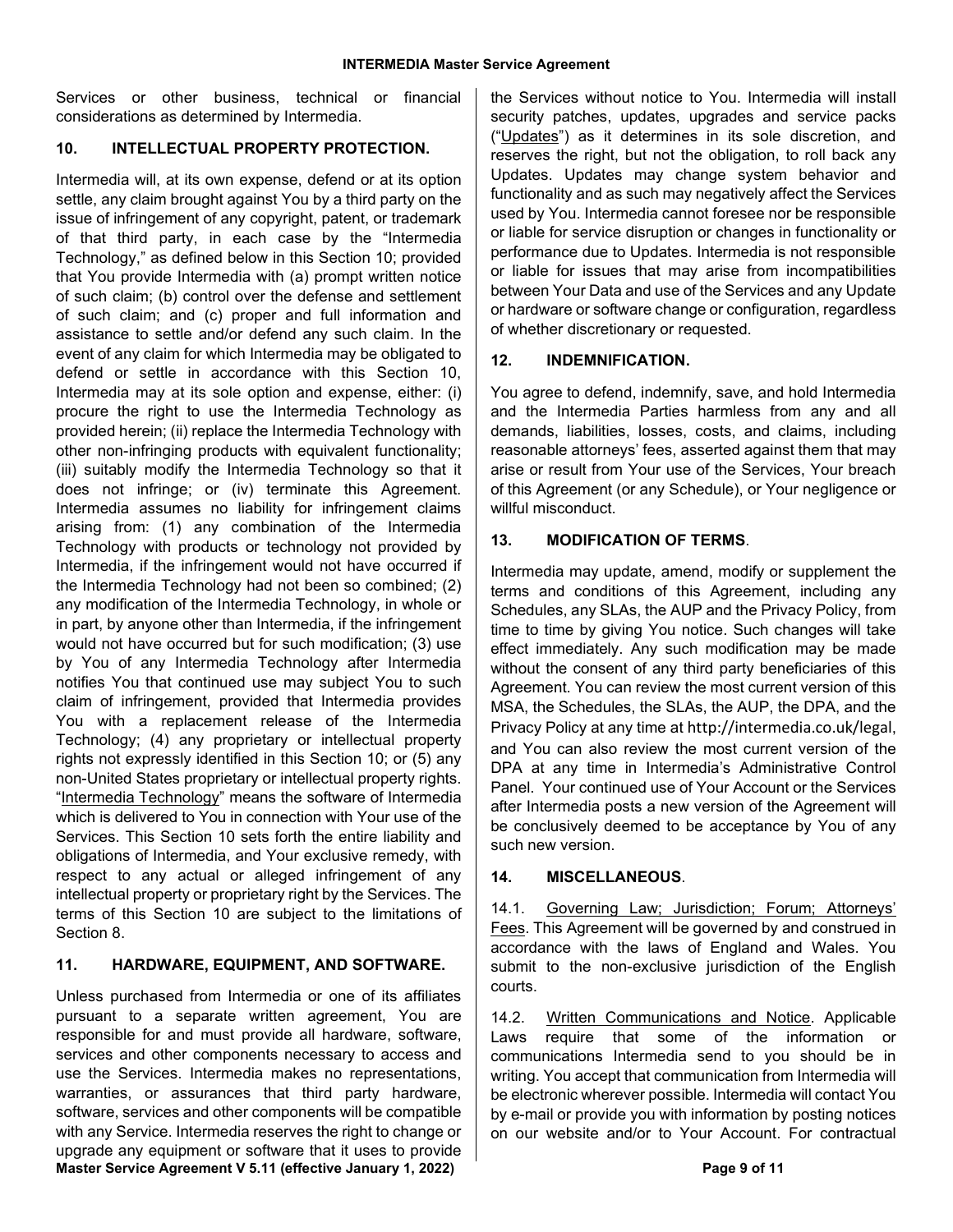purposes, You agree to this electronic means of communication and You acknowledge that all contracts, notices, information and other communications that Intermedia provides to You electronically comply with any legal requirement that such communications be in writing. This condition does not affect Your statutory rights. Except as otherwise specified in this Agreement, all notices, permissions and approvals hereunder will be in writing and will be deemed to have been given upon: (i) personal delivery, (ii) the second business day after mailing, (iii) the second business day after sending by confirmed facsimile, or (iv) the first business day after sending by email or posting to our website or to Your Account (provided e-mail or posting will not be sufficient for notices of termination or an indemnifiable claim). Notices to You will be addressed to any e-mail address, postal address or facsimile number registered with Intermedia, or through means of online posting through the Services. Notices to Intermedia that are not expressly authorised by administrative control panel under this Agreement may be mailed to Intermedia's General Counsel at its principal place of business: Intermedia Technologies Company Ltd., 4th Floor Imperial House, 15 Kingsway, London WC2B 6UN United Kingdom, or such other address as designated on Intermedia's website from time to time.

14.3. Authority, Age and Capacity. The individual accepting this Agreement on behalf of You represents and warrants that he/she has the authority to bind You to this Agreement. You hereby represent and warrant that each User has reached the older of (i) the age of eighteen (18) and (ii) the age of majority in the User's jurisdiction, and that You are not subject to a limitation on Your ability to enter into this Agreement.

14.4. Severability. If any one or more of the provisions contained herein will, for any reason, be held to be invalid, illegal, or unenforceable in any respect, such invalidity, illegality, or unenforceability will not affect any of the other provisions of this Agreement, and this Agreement will be construed as if such provision(s) had never been contained herein, provided that such provision(s) will be curtailed, limited, or eliminated only to the extent necessary to remove the invalidity, illegality, or unenforceability.

14.5. Waiver. No waiver by either party of any breach by the other party of any of the provisions of this Agreement will be deemed a waiver of any preceding or succeeding breach of this Agreement. No such waiver will be effective unless it is in writing signed by the parties hereto, and then only to the extent expressly set forth in such writing.

**Master Service Agreement V 5.11 (effective January 1, 2022) Page 10 of 11** 14.6. Remedies. The rights and remedies of the parties hereunder shall not be mutually exclusive, i.e., the exercise of one (1) or more of the provisions hereof shall not preclude the exercise of any other provision hereof. The parties acknowledge, confirm and agree that damages may be

inadequate for a breach or a threatened breach of this Agreement and, in the event of a breach or threatened breach by You or Your Users of any provision hereof, the respective rights and obligations hereunder shall be enforceable by specific performance, injunction or other equitable remedy. Nothing contained in this Agreement shall limit or affect any rights at law or statute or otherwise for a breach or threatened breach of any provision hereof, it being the intent of this provision to clarify that the respective rights and obligations of the parties shall be enforceable in equity as well as at law or otherwise.

14.7. No Assignment. No benefit or duty of You under this Agreement will, without the consent of Intermedia, be subject in any manner to anticipation, alienation, sale, transfer, assignment, pledge, encumbrance or charge, and any attempt to do so will be void. Intermedia may assign this Agreement without Your consent and without notice.

14.8. Fair Interpretation, Headings. This Agreement reflects terms that are mutually agreeable to the parties. This Agreement will be interpreted fairly in accordance with its terms and without any strict construction in favor of or against either party based on draftsmanship of the Agreement or otherwise. The headings and captions used in this Agreement are used for convenience only and are not to be considered in construing or interpreting this Agreement.

14.9. Force Majeure. Except for monetary obligations, neither party shall be liable to the other for failure or delay in the performance of a required obligation hereunder if such inability or delay is caused by reason of Force Majeure Event. "Force Majeure Event" is any cause beyond a party's reasonable control or anticipation, including, without limitation, acts of war, acts of god, terrorism, earthquake, hurricanes, flood, fire or other casualty, embargo, riot, sabotage, labor shortage or dispute, governmental act, insurrections, epidemics, quarantines, inability to procure materials or transportation facilities, failure of power, restrictive governmental laws or regulations, condemnation, acts of third parties, failure of the Internet or other reason that is beyond a party's reasonable control or anticipation.

14.10. Survival. The preamble, "Definitions" and Sections 2, 3, 4, 5, 6, 8, 9, 10, 12, 13 and 14 of this MSA will survive termination.

14.11. Independent Parties. Notwithstanding anything to the contrary herein, it is acknowledged, confirmed, and agreed that You shall be, and shall be deemed to be, an independent entity for all intents and purposes, including, without limitation, federal taxation. You shall pay all expenses in connection with performing Your obligations hereunder and shall not incur any indebtedness on behalf of Intermedia in connection with such expenses. Neither party shall have or hold itself out as having any right,